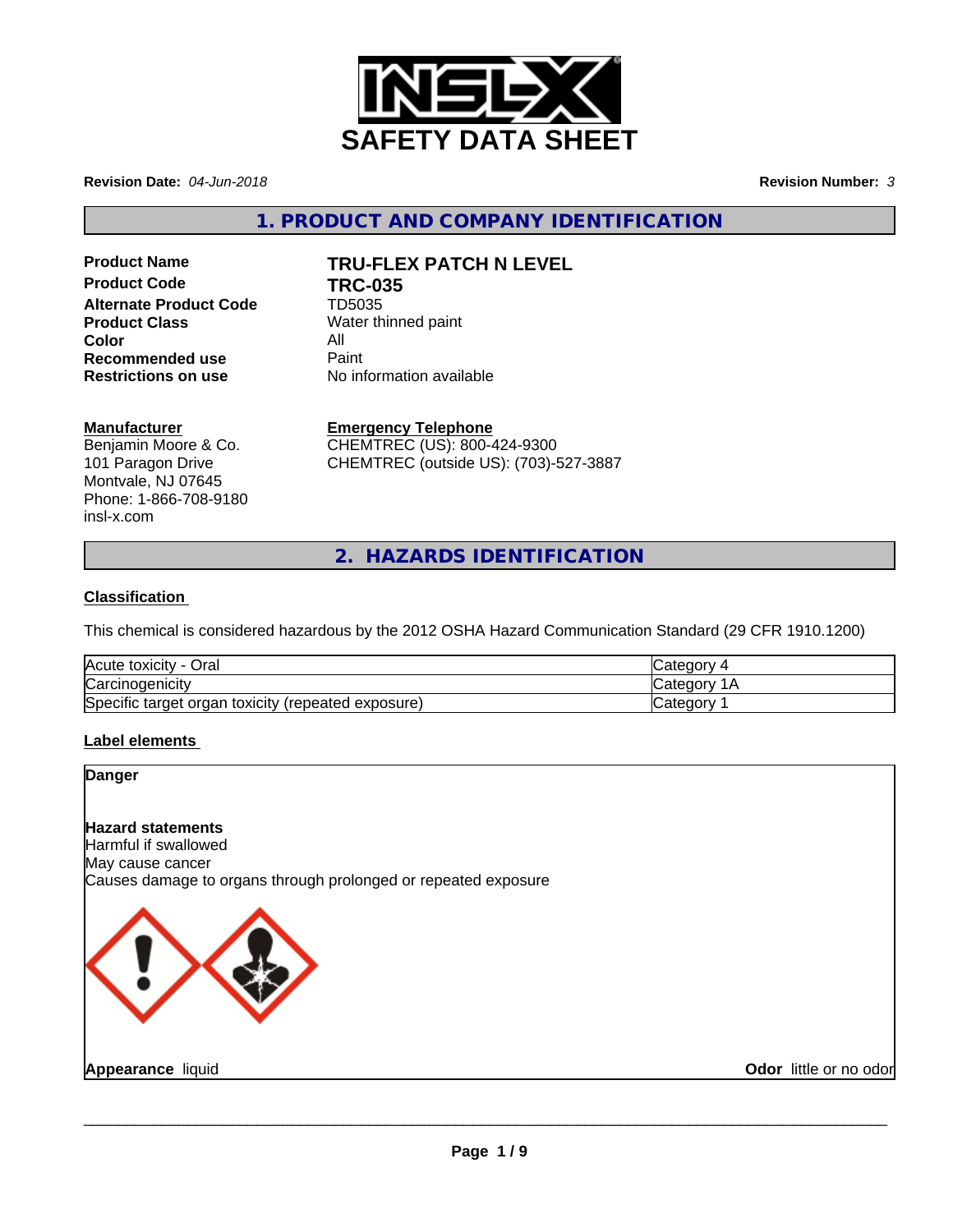#### **Precautionary Statements - Prevention**

Obtain special instructions before use Do not handle until all safety precautions have been read and understood Use personal protective equipment as required Wash face, hands and any exposed skin thoroughly after handling Do not eat, drink or smoke when using this product Do not breathe dust/fume/gas/mist/vapors/spray

#### **Precautionary Statements - Response**

IF exposed or concerned: Get medical advice/attention **Ingestion** IF SWALLOWED: Call a POISON CENTER or doctor/physician if you feel unwell Rinse mouth

#### **Precautionary Statements - Storage**

Store locked up

### **Precautionary Statements - Disposal**

Dispose of contents/container to an approved waste disposal plant

#### **Hazards not otherwise classified (HNOC)**

Not applicable

#### **Other information**

No information available

## **3. COMPOSITION INFORMATION ON COMPONENTS**

| <b>Chemical name</b>                                                         | CAS No.    | Weight-% |
|------------------------------------------------------------------------------|------------|----------|
| Silica, crystalline                                                          | 14808-60-7 | 60       |
| Limestone                                                                    | 1317-65-3  |          |
| Talc                                                                         | 14807-96-6 |          |
| Propanoic acid, 2-methyl-, monoester with<br>2,2,4-trimethyl-1,3-pentanediol | 25265-77-4 |          |
| Sodium C14-C16 olefin sulfonate                                              | 68439-57-6 | 0.5      |

|                       | 4. FIRST AID MEASURES                                                                                    |
|-----------------------|----------------------------------------------------------------------------------------------------------|
| <b>General Advice</b> | No hazards which require special first aid measures.                                                     |
| <b>Eye Contact</b>    | Rinse thoroughly with plenty of water for at least 15 minutes and consult a<br>physician.                |
| <b>Skin Contact</b>   | Wash off immediately with soap and plenty of water while removing all<br>contaminated clothes and shoes. |
| <b>Inhalation</b>     | Move to fresh air. If symptoms persist, call a physician.                                                |
| Ingestion             | Clean mouth with water and afterwards drink plenty of water. Consult a physician<br>if necessary.        |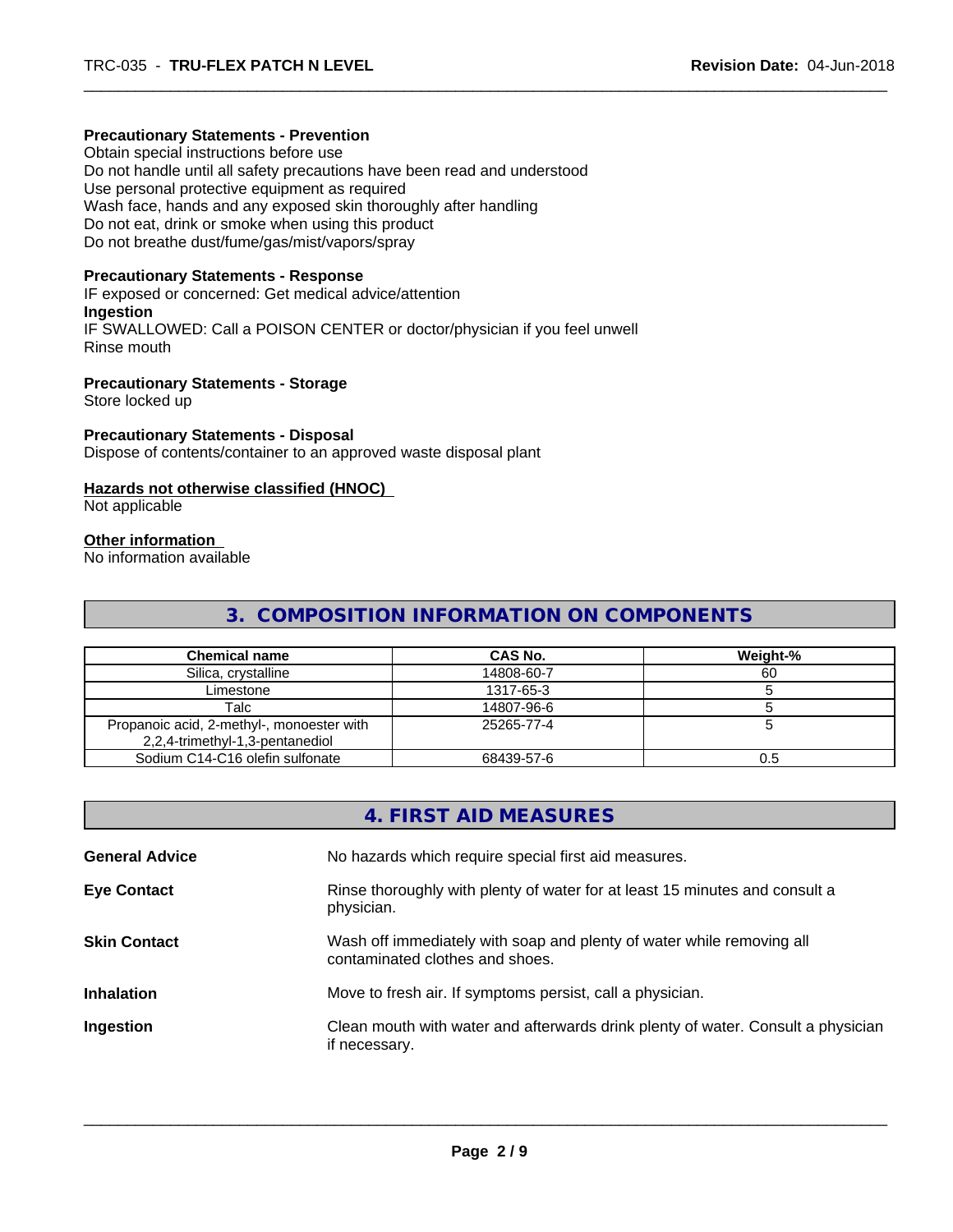| <b>Most Important</b><br><b>Symptoms/Effects</b>                                    | None known.            |                                                                                                                                              |                                |  |  |
|-------------------------------------------------------------------------------------|------------------------|----------------------------------------------------------------------------------------------------------------------------------------------|--------------------------------|--|--|
| <b>Notes To Physician</b>                                                           | Treat symptomatically. |                                                                                                                                              |                                |  |  |
|                                                                                     |                        | 5. FIRE-FIGHTING MEASURES                                                                                                                    |                                |  |  |
| <b>Suitable Extinguishing Media</b>                                                 |                        | Use extinguishing measures that are appropriate to local<br>circumstances and the surrounding environment.                                   |                                |  |  |
| <b>Protective Equipment And Precautions For</b><br><b>Firefighters</b>              |                        | As in any fire, wear self-contained breathing apparatus<br>pressure-demand, MSHA/NIOSH (approved or equivalent)<br>and full protective gear. |                                |  |  |
| <b>Specific Hazards Arising From The Chemical</b>                                   |                        | Closed containers may rupture if exposed to fire or<br>extreme heat.                                                                         |                                |  |  |
| <b>Sensitivity To Mechanical Impact</b>                                             |                        | No                                                                                                                                           |                                |  |  |
| <b>Sensitivity To Static Discharge</b>                                              |                        | No                                                                                                                                           |                                |  |  |
| <b>Flash Point Data</b><br>Flash Point (°F)<br>Flash Point (°C)<br><b>Method</b>    |                        | Not applicable<br>Not applicable<br>Not applicable                                                                                           |                                |  |  |
| <b>Flammability Limits In Air</b>                                                   |                        |                                                                                                                                              |                                |  |  |
| Lower flammability limit:<br><b>Upper flammability limit:</b>                       |                        | Not applicable<br>Not applicable                                                                                                             |                                |  |  |
| <b>NFPA</b><br>Health: 1                                                            | Flammability: 0        | Instability: 0                                                                                                                               | <b>Special: Not Applicable</b> |  |  |
| <b>NFPA Legend</b><br>0 - Not Hazardous<br>1 - Slightly<br>2 - Moderate<br>3 - High |                        |                                                                                                                                              |                                |  |  |

4 - Severe

*The ratings assigned are only suggested ratings, the contractor/employer has ultimate responsibilities for NFPA ratings where this system is used.*

*Additional information regarding the NFPA rating system is available from the National Fire Protection Agency (NFPA) at www.nfpa.org.*

## **6. ACCIDENTAL RELEASE MEASURES**

| <b>Personal Precautions</b>      | Avoid contact with skin, eyes and clothing. Ensure adequate ventilation.                             |
|----------------------------------|------------------------------------------------------------------------------------------------------|
| <b>Other Information</b>         | Prevent further leakage or spillage if safe to do so.                                                |
| <b>Environmental precautions</b> | See Section 12 for additional Ecological Information.                                                |
| <b>Methods for Cleaning Up</b>   | Soak up with inert absorbent material. Sweep up and shovel into suitable<br>containers for disposal. |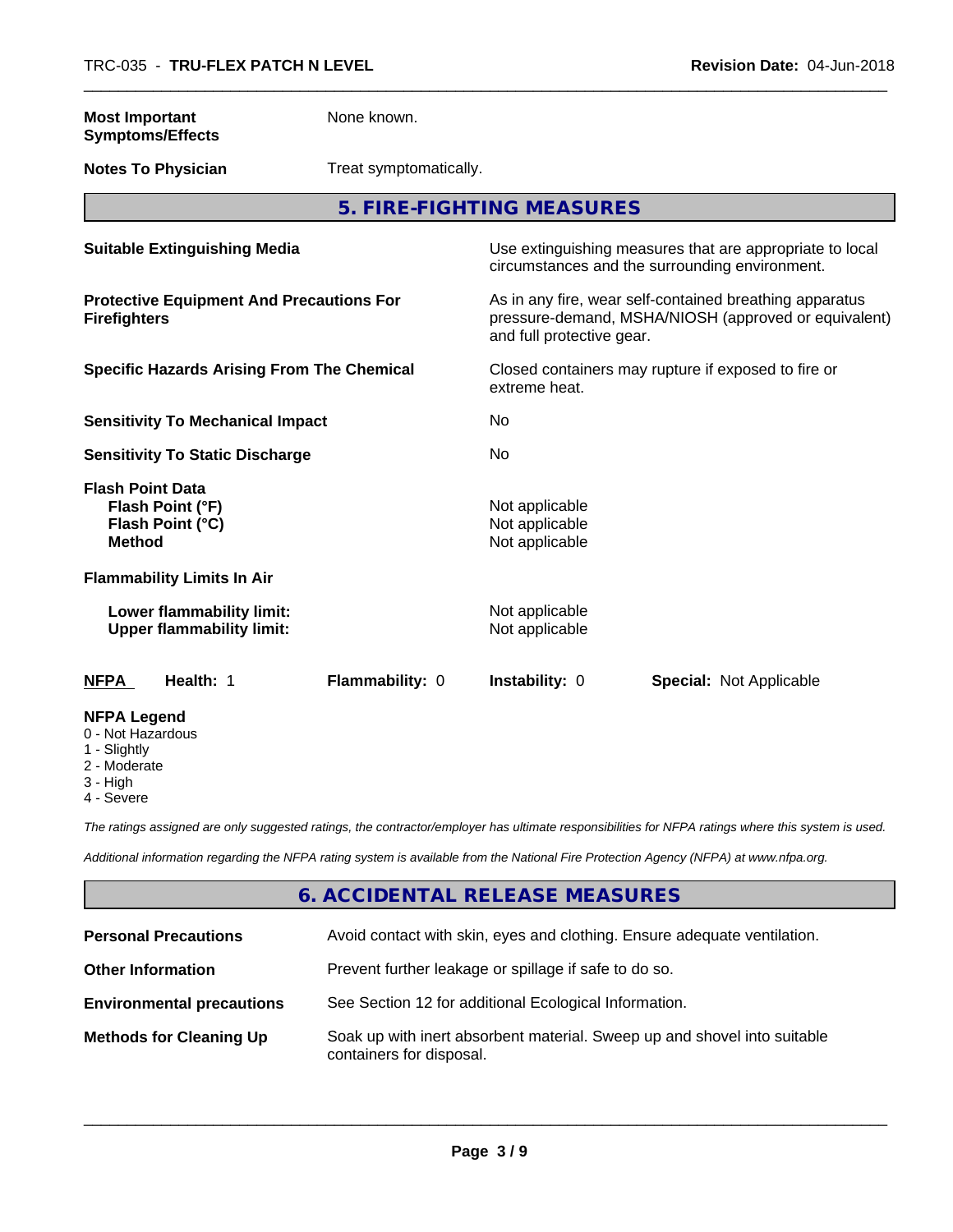|                               | 7. HANDLING AND STORAGE                                                                                                                                                          |
|-------------------------------|----------------------------------------------------------------------------------------------------------------------------------------------------------------------------------|
| <b>Handling</b>               | Avoid contact with skin, eyes and clothing. Avoid breathing vapors, spray mists or<br>sanding dust. In case of insufficient ventilation, wear suitable respiratory<br>equipment. |
| <b>Storage</b>                | Keep container tightly closed. Keep out of the reach of children.                                                                                                                |
| <b>Incompatible Materials</b> | No information available                                                                                                                                                         |

# **8. EXPOSURE CONTROLS/PERSONAL PROTECTION**

## **Exposure Limits**

| <b>Chemical name</b> | <b>ACGIH TLV</b>             | <b>OSHA PEL</b>                                        |
|----------------------|------------------------------|--------------------------------------------------------|
| Silica, crystalline  | $0.025 \text{ ma/m}^3$ - TWA |                                                        |
| Limestone            | N/E                          | 15 mg/m <sup>3</sup> - TWA<br>$5 \text{ ma/m}^3$ - TWA |
| Talc                 | 2 ma/m <sup>3</sup> - TWA    | 20 mppcf - TWA                                         |

#### **Legend**

ACGIH - American Conference of Governmental Industrial Hygienists Exposure Limits OSHA - Occupational Safety & Health Administration Exposure Limits N/E - Not Established

| <b>Engineering Measures</b>          | Ensure adequate ventilation, especially in confined areas.               |
|--------------------------------------|--------------------------------------------------------------------------|
| <b>Personal Protective Equipment</b> |                                                                          |
| <b>Eye/Face Protection</b>           | Safety glasses with side-shields.                                        |
| <b>Skin Protection</b>               | Protective gloves and impervious clothing.                               |
| <b>Respiratory Protection</b>        | In case of insufficient ventilation wear suitable respiratory equipment. |

**Hygiene Measures** Avoid contact with skin, eyes and clothing. Remove and wash contaminated clothing before re-use. Wash thoroughly after handling.

**9. PHYSICAL AND CHEMICAL PROPERTIES**

| Appearance                  | liquid                   |
|-----------------------------|--------------------------|
| Odor                        | little or no odor        |
| <b>Odor Threshold</b>       | No information available |
| Density (Ibs/gal)           | $14.2 - 14.6$            |
| <b>Specific Gravity</b>     | $1.71 - 1.75$            |
| рH                          | No information available |
| <b>Viscosity (cps)</b>      | No information available |
| Solubility(ies)             | No information available |
| <b>Water solubility</b>     | No information available |
| <b>Evaporation Rate</b>     | No information available |
| Vapor pressure @20 °C (kPa) | No information available |
| Vapor density               | No information available |
| Wt. % Solids                | $70 - 80$                |
| Vol. % Solids               | $55 - 65$                |
| Wt. % Volatiles             | $20 - 30$                |
| Vol. % Volatiles            | $35 - 45$                |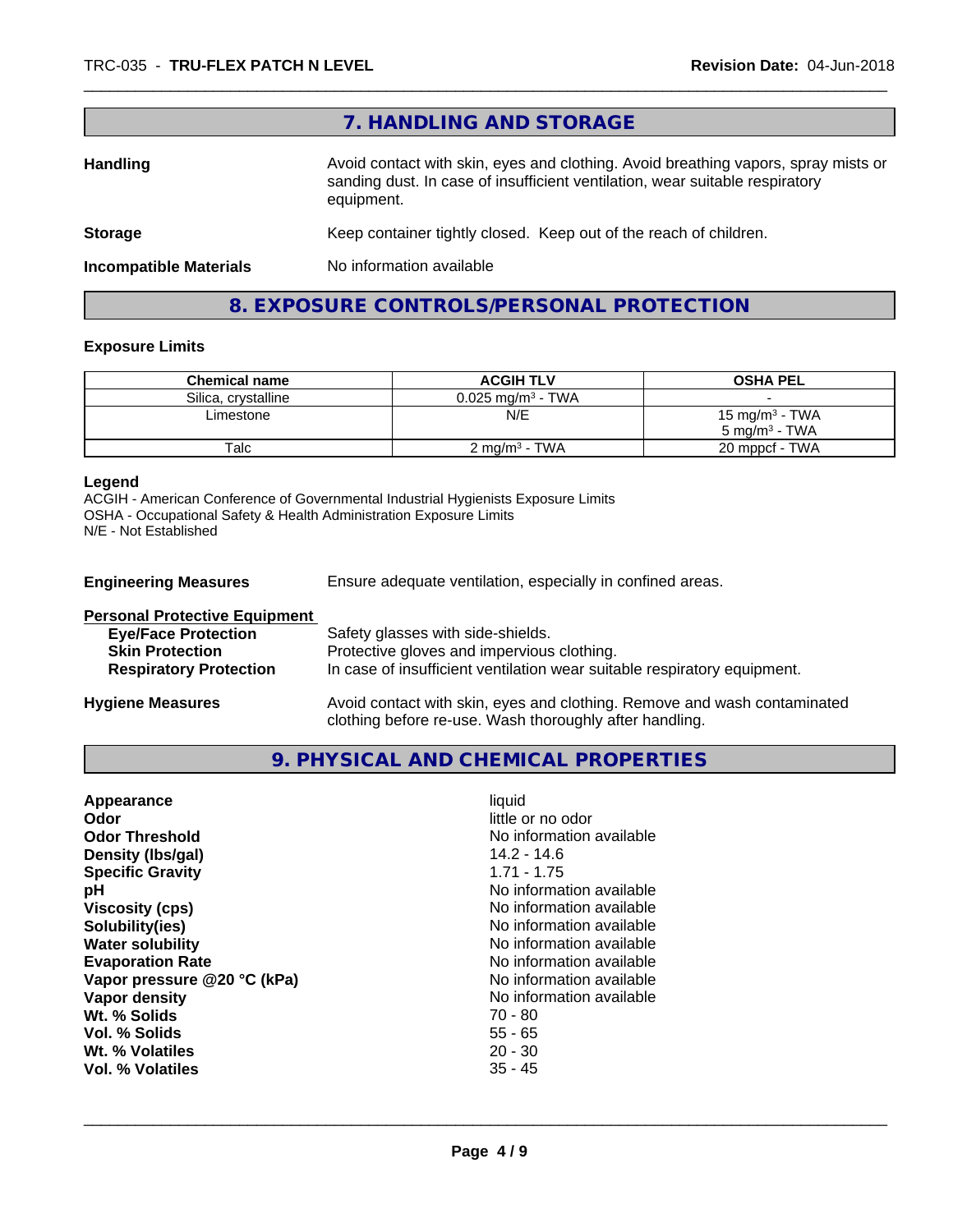| <b>VOC Regulatory Limit (g/L)</b>    | < 50                     |
|--------------------------------------|--------------------------|
| <b>Boiling Point (°F)</b>            | 212                      |
| Boiling Point (°C)                   | 100                      |
| <b>Freezing Point (°F)</b>           | 32                       |
| <b>Freezing Point (°C)</b>           | 0                        |
| Flash Point (°F)                     | Not applicable           |
| Flash Point (°C)                     | Not applicable           |
| Method                               | Not applicable           |
| Flammability (solid, gas)            | Not applicable           |
| <b>Upper flammability limit:</b>     | Not applicable           |
| Lower flammability limit:            | Not applicable           |
| <b>Autoignition Temperature (°F)</b> | No information available |
| <b>Autoignition Temperature (°C)</b> | No information available |
| Decomposition Temperature (°F)       | No information available |
| Decomposition Temperature (°C)       | No information available |
| <b>Partition coefficient</b>         | No information available |

## **10. STABILITY AND REACTIVITY**

| <b>Reactivity</b>                         | Not Applicable                           |
|-------------------------------------------|------------------------------------------|
| <b>Chemical Stability</b>                 | Stable under normal conditions.          |
| <b>Conditions to avoid</b>                | Prevent from freezing.                   |
| <b>Incompatible Materials</b>             | No materials to be especially mentioned. |
| <b>Hazardous Decomposition Products</b>   | None under normal use.                   |
| <b>Possibility of hazardous reactions</b> | None under normal conditions of use.     |

# **11. TOXICOLOGICAL INFORMATION**

| <b>Product Information</b>               |                                                                                                                                                 |
|------------------------------------------|-------------------------------------------------------------------------------------------------------------------------------------------------|
| Information on likely routes of exposure |                                                                                                                                                 |
|                                          | <b>Principal Routes of Exposure</b> Eye contact, skin contact and inhalation.                                                                   |
| <b>Acute Toxicity</b>                    |                                                                                                                                                 |
| <b>Product Information</b>               | No information available                                                                                                                        |
|                                          | Symptoms related to the physical, chemical and toxicological characteristics                                                                    |
| Symptoms                                 | No information available                                                                                                                        |
|                                          | Delayed and immediate effects as well as chronic effects from short and long-term exposure                                                      |
| Eye contact<br>Skin contact              | May cause slight irritation.<br>Substance may cause slight skin irritation. Prolonged or repeated contact may dry<br>skin and cause irritation. |
| Inhalation<br>Ingestion                  | May cause irritation of respiratory tract.<br>Ingestion may cause gastrointestinal irritation, nausea, vomiting and diarrhea.                   |
|                                          |                                                                                                                                                 |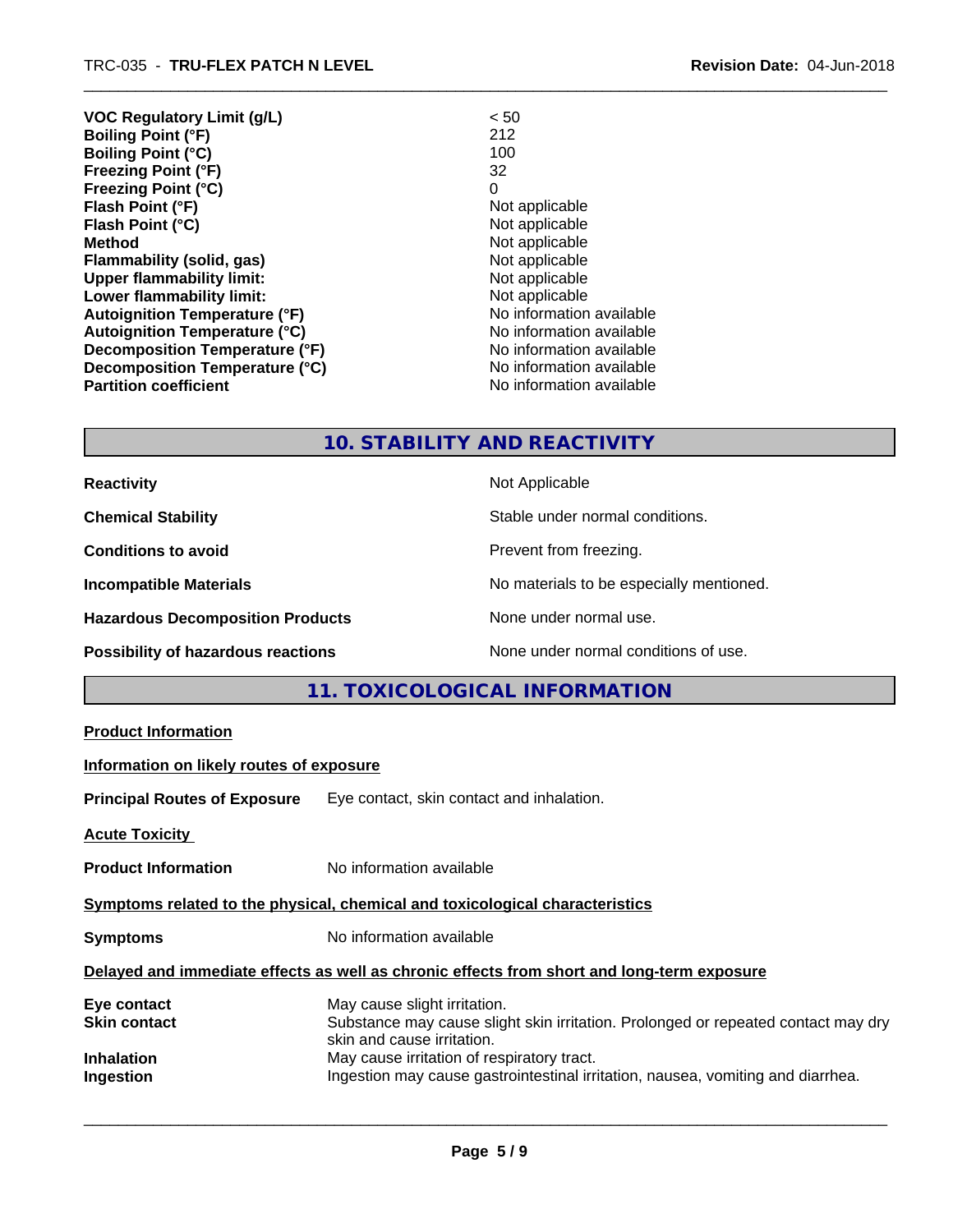| <b>Sensitization</b>            | No information available                                                   |
|---------------------------------|----------------------------------------------------------------------------|
| <b>Neurological Effects</b>     | No information available.                                                  |
| <b>Mutagenic Effects</b>        | No information available.                                                  |
| <b>Reproductive Effects</b>     | No information available.                                                  |
| <b>Developmental Effects</b>    | No information available.                                                  |
| <b>Target organ effects</b>     | No information available.                                                  |
| <b>STOT - single exposure</b>   | No information available.                                                  |
| <b>STOT - repeated exposure</b> | Causes damage to organs through prolonged or repeated exposure if inhaled. |
| Other adverse effects           | No information available.                                                  |
| <b>Aspiration Hazard</b>        | No information available                                                   |

#### **Numerical measures of toxicity**

#### **The following values are calculated based on chapter 3.1 of the GHS document**

| <b>ATEmix (oral)</b>   | 849 mg/kg |
|------------------------|-----------|
| <b>ATEmix (dermal)</b> | 998438    |

### **Component Information**

Silica, crystalline LD50 Oral: 500 mg/kg (Rat)

#### **Carcinogenicity**

*The information below indicateswhether each agency has listed any ingredient as a carcinogen:.*

| <b>Chemical name</b> | <b>IARC</b>      | <b>NTP</b>  | <b>OSHA</b> |
|----------------------|------------------|-------------|-------------|
|                      | Human Carcinogen | Known Human | Listed      |
| Silica, crystalline  |                  | Carcinogen  |             |

• Crystalline Silica has been determined to be carcinogenic to humans by IARC (1) when in respirable form. Risk of cancer depends on duration and level of inhalation exposure to spray mist or dust from sanding the dried paint.

#### **Legend**

IARC - International Agency for Research on Cancer NTP - National Toxicity Program OSHA - Occupational Safety & Health Administration

**12. ECOLOGICAL INFORMATION**

## **Ecotoxicity Effects**

The environmental impact of this product has not been fully investigated.

## **Product Information**

## **Acute Toxicity to Fish**

No information available

#### **Acute Toxicity to Aquatic Invertebrates**

No information available

#### **Acute Toxicity to Aquatic Plants**

No information available

### **Persistence / Degradability**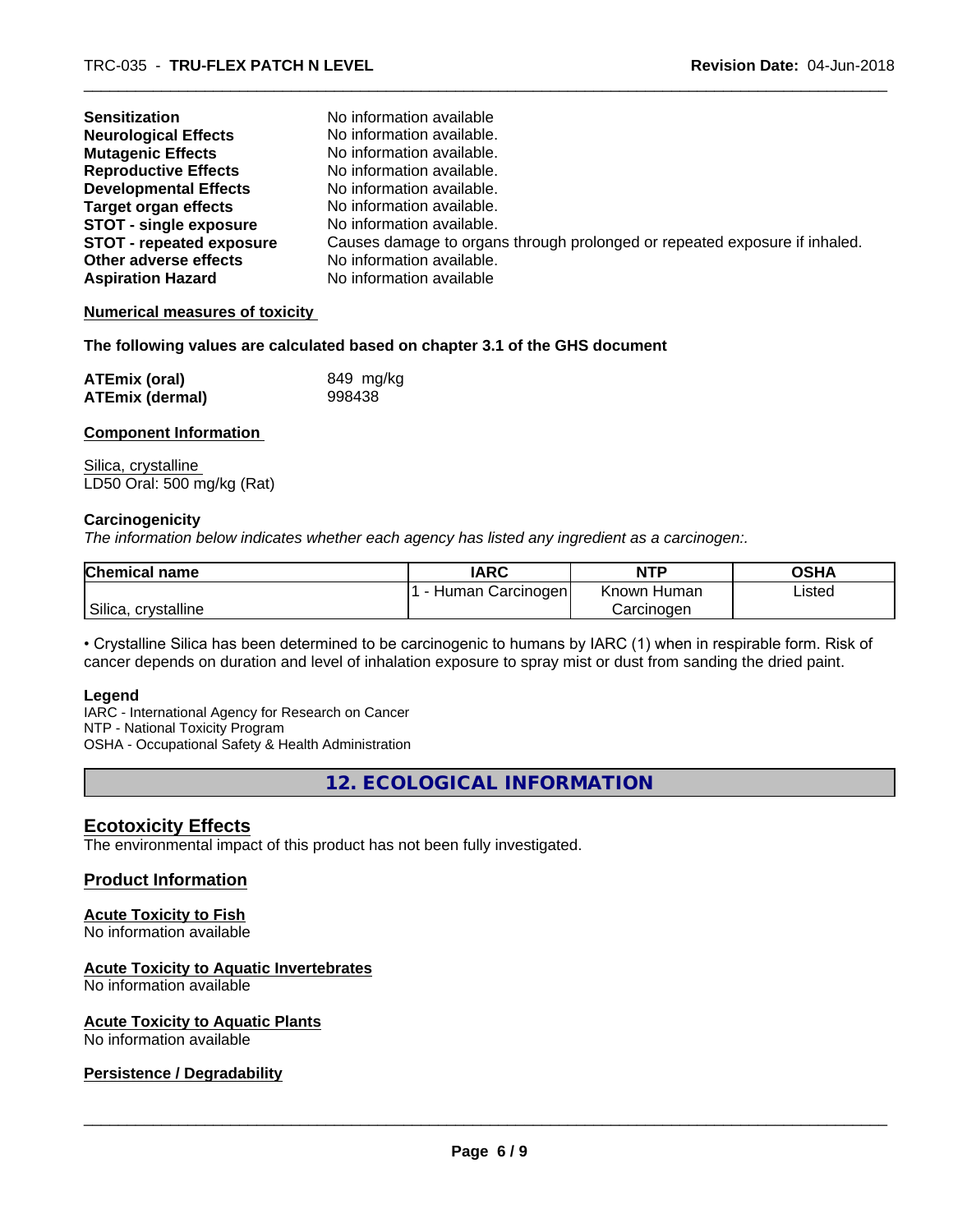No information available.

# **Bioaccumulation**

No information available.

## **Mobility in Environmental Media**

No information available.

#### **Ozone**

No information available

### **Component Information**

### **Acute Toxicity to Fish**

No information available

## **Acute Toxicity to Aquatic Invertebrates**

No information available

### **Acute Toxicity to Aquatic Plants**

No information available

|                                                                                                                                                  | 13. DISPOSAL CONSIDERATIONS                                                                                                                                                                                               |  |  |
|--------------------------------------------------------------------------------------------------------------------------------------------------|---------------------------------------------------------------------------------------------------------------------------------------------------------------------------------------------------------------------------|--|--|
| <b>Waste Disposal Method</b>                                                                                                                     | Dispose of in accordance with federal, state, and local regulations. Local<br>requirements may vary, consult your sanitation department or state-designated<br>environmental protection agency for more disposal options. |  |  |
|                                                                                                                                                  | 14. TRANSPORT INFORMATION                                                                                                                                                                                                 |  |  |
| <b>DOT</b>                                                                                                                                       | Not regulated                                                                                                                                                                                                             |  |  |
| <b>ICAO / IATA</b>                                                                                                                               | Not regulated                                                                                                                                                                                                             |  |  |
| <b>IMDG / IMO</b>                                                                                                                                | Not regulated                                                                                                                                                                                                             |  |  |
|                                                                                                                                                  | <b>15. REGULATORY INFORMATION</b>                                                                                                                                                                                         |  |  |
| <b>International Inventories</b>                                                                                                                 |                                                                                                                                                                                                                           |  |  |
| <b>TSCA: United States</b><br><b>DSL: Canada</b>                                                                                                 | Yes - All components are listed or exempt.<br>Yes - All components are listed or exempt.                                                                                                                                  |  |  |
| <b>Federal Regulations</b>                                                                                                                       |                                                                                                                                                                                                                           |  |  |
| SARA 311/312 hazardous categorization<br>Acute health hazard<br><b>Chronic Health Hazard</b><br>Fire hazard<br>Sudden release of pressure hazard | Yes<br>Yes<br>No.<br>No                                                                                                                                                                                                   |  |  |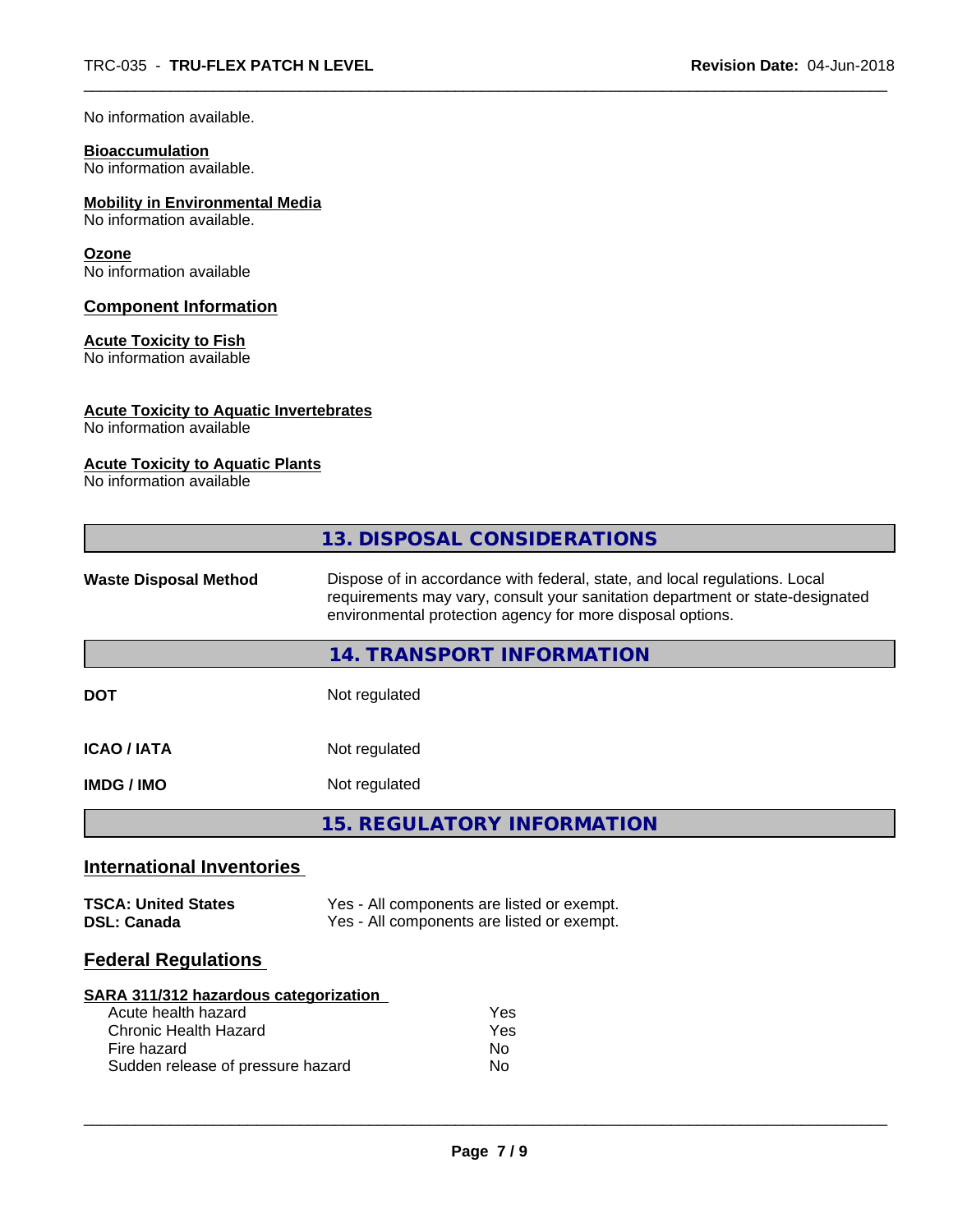Reactive Hazard No

## **SARA 313**

Section 313 of Title III of the Superfund Amendments and Reauthorization Act of 1986 (SARA). This product contains a chemical or chemicals which are subject to the reporting requirements of the Act and Title 40 of the Code of Federal Regulations, Part 372:

*None*

### **Clean Air Act,Section 112 Hazardous Air Pollutants (HAPs) (see 40 CFR 61)**

This product contains the following HAPs:

*None*

## **US State Regulations**

### **California Proposition 65**

**AVIMARNING:** Cancer and Reproductive Harm– www.P65warnings.ca.gov

#### **State Right-to-Know**

| <b>Chemical name</b>   | <b>Massachusetts</b> | <b>New Jersey</b> | Pennsylvania |
|------------------------|----------------------|-------------------|--------------|
| crystalline<br>Silica. |                      |                   |              |
| Limestone              |                      |                   |              |
| $\mathsf {^{Talc}}$    |                      |                   |              |

#### **Legend**

X - Listed

## **16. OTHER INFORMATION**

| HMIS -              | Health: $3^*$ | <b>Flammability: 0</b> | <b>Reactivity: 0</b> | $PPE: -$ |
|---------------------|---------------|------------------------|----------------------|----------|
| <b>HMIS Legend</b>  |               |                        |                      |          |
| 0 - Minimal Hazard  |               |                        |                      |          |
| 1 - Slight Hazard   |               |                        |                      |          |
| 2 - Moderate Hazard |               |                        |                      |          |
| 3 - Serious Hazard  |               |                        |                      |          |
| 4 - Severe Hazard   |               |                        |                      |          |
| * - Chronic Hazard  |               |                        |                      |          |

X - Consult your supervisor or S.O.P. for "Special" handling instructions.

*Note: The PPE rating has intentionally been left blank. Choose appropriate PPE that will protect employees from the hazards the material will present under the actual normal conditions of use.*

*Caution: HMISÒ ratings are based on a 0-4 rating scale, with 0 representing minimal hazards or risks, and 4 representing significant hazards or risks. Although HMISÒ ratings are not required on MSDSs under 29 CFR 1910.1200, the preparer, has chosen to provide them. HMISÒ ratings are to be used only in conjunction with a fully implemented HMISÒ program by workers who have received appropriate HMISÒ training. HMISÒ is a registered trade and service mark of the NPCA. HMISÒ materials may be purchased exclusively from J. J. Keller (800) 327-6868.*